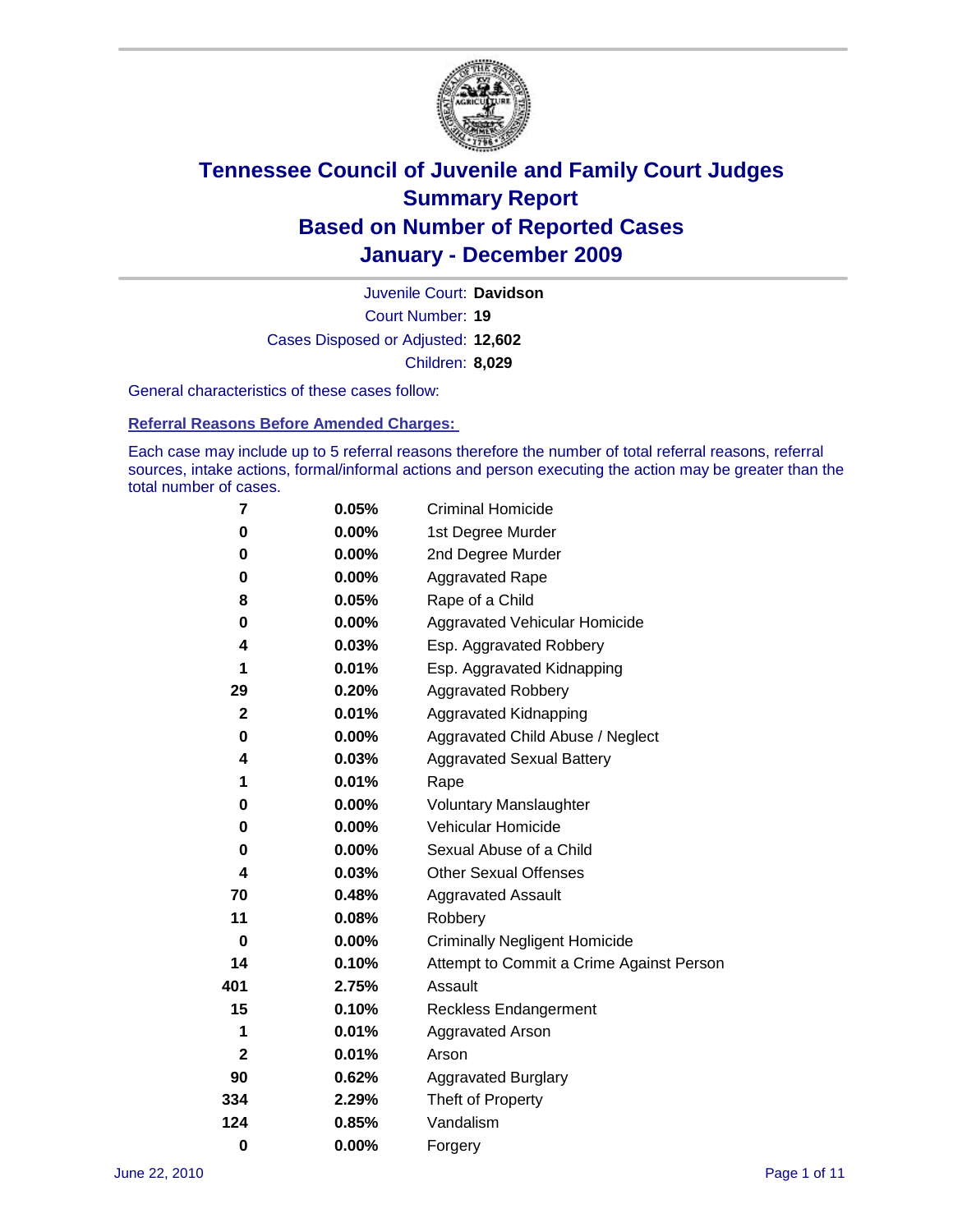

Court Number: **19** Juvenile Court: **Davidson** Cases Disposed or Adjusted: **12,602** Children: **8,029**

### **Referral Reasons Before Amended Charges:**

Each case may include up to 5 referral reasons therefore the number of total referral reasons, referral sources, intake actions, formal/informal actions and person executing the action may be greater than the total number of cases.

| $\pmb{0}$   | 0.00%    | <b>Worthless Checks</b>                                     |
|-------------|----------|-------------------------------------------------------------|
| 5           | 0.03%    | Illegal Possession / Fraudulent Use of Credit / Debit Cards |
| 30          | 0.21%    | <b>Burglary</b>                                             |
| $\mathbf 2$ | 0.01%    | Unauthorized Use of a Vehicle                               |
| 1           | 0.01%    | <b>Cruelty to Animals</b>                                   |
| 10          | 0.07%    | Sale of Controlled Substances                               |
| 80          | 0.55%    | <b>Other Drug Offenses</b>                                  |
| 262         | 1.79%    | Possession of Controlled Substances                         |
| $\pmb{0}$   | $0.00\%$ | <b>Criminal Attempt</b>                                     |
| 12          | 0.08%    | Carrying Weapons on School Property                         |
| 125         | 0.86%    | Unlawful Carrying / Possession of a Weapon                  |
| 97          | 0.66%    | <b>Evading Arrest</b>                                       |
| 39          | 0.27%    | Escape                                                      |
| 12          | 0.08%    | Driving Under Influence (DUI)                               |
| 58          | 0.40%    | Possession / Consumption of Alcohol                         |
| 103         | 0.71%    | Resisting Stop, Frisk, Halt, Arrest or Search               |
| 5           | 0.03%    | <b>Aggravated Criminal Trespass</b>                         |
| 6           | 0.04%    | Harassment                                                  |
| 261         | 1.79%    | Failure to Appear                                           |
| 14          | 0.10%    | Filing a False Police Report                                |
| 52          | 0.36%    | Criminal Impersonation                                      |
| 512         | 3.51%    | <b>Disorderly Conduct</b>                                   |
| 166         | 1.14%    | <b>Criminal Trespass</b>                                    |
| 3           | 0.02%    | <b>Public Intoxication</b>                                  |
| 16          | 0.11%    | Gambling                                                    |
| 315         | 2.16%    | Traffic                                                     |
| 0           | 0.00%    | <b>Local Ordinances</b>                                     |
| $\bf{0}$    | 0.00%    | Violation of Wildlife Regulations                           |
| 7           | 0.05%    | Contempt of Court                                           |
| 387         | 2.65%    | Violation of Probation                                      |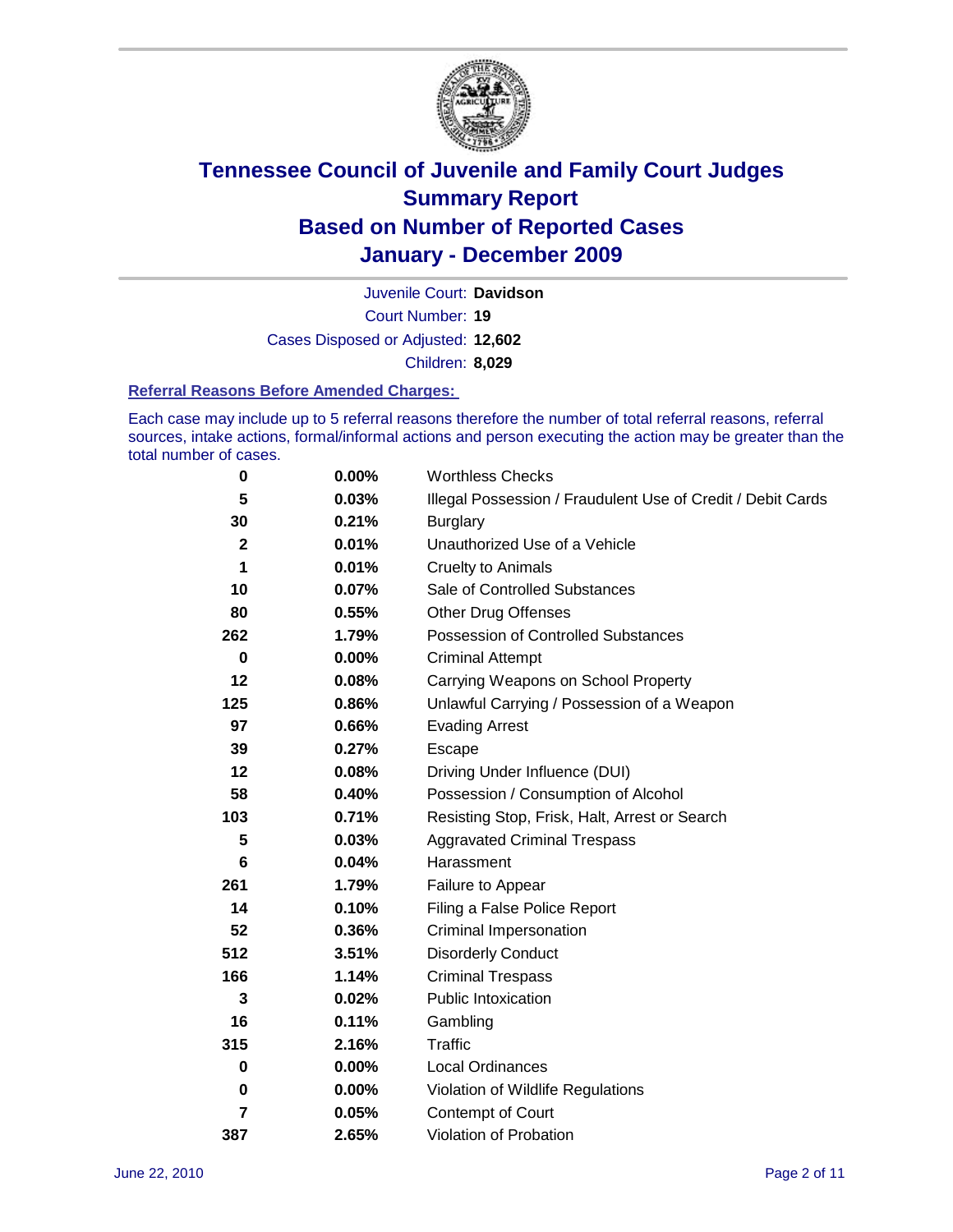

Court Number: **19** Juvenile Court: **Davidson** Cases Disposed or Adjusted: **12,602** Children: **8,029**

### **Referral Reasons Before Amended Charges:**

Each case may include up to 5 referral reasons therefore the number of total referral reasons, referral sources, intake actions, formal/informal actions and person executing the action may be greater than the total number of cases.

| 37       | 0.25%    | <b>Violation of Aftercare</b>          |
|----------|----------|----------------------------------------|
| 469      | 3.21%    | <b>Unruly Behavior</b>                 |
| 816      | 5.59%    | Truancy                                |
| 34       | 0.23%    | In-State Runaway                       |
| 0        | $0.00\%$ | Out-of-State Runaway                   |
| 427      | 2.92%    | Possession of Tobacco Products         |
| 106      | 0.73%    | Violation of a Valid Court Order       |
| 395      | 2.71%    | <b>Violation of Curfew</b>             |
| 0        | 0.00%    | <b>Sexually Abused Child</b>           |
| 1        | 0.01%    | <b>Physically Abused Child</b>         |
| 747      | 5.12%    | Dependency / Neglect                   |
| 20       | 0.14%    | <b>Termination of Parental Rights</b>  |
| 0        | 0.00%    | <b>Violation of Pretrial Diversion</b> |
| 0        | $0.00\%$ | Violation of Informal Adjustment       |
| 103      | 0.71%    | Judicial Review                        |
| 0        | $0.00\%$ | <b>Administrative Review</b>           |
| 29       | 0.20%    | <b>Foster Care Review</b>              |
| 234      | 1.60%    | Custody                                |
| 137      | 0.94%    | Visitation                             |
| 613      | 4.20%    | Paternity / Legitimation               |
| 2,591    | 17.75%   | <b>Child Support</b>                   |
| 2        | 0.01%    | <b>Request for Medical Treatment</b>   |
| $\bf{0}$ | $0.00\%$ | <b>Consent to Marry</b>                |
| 4,137    | 28.34%   | Other                                  |
| 14,600   | 100.00%  | <b>Total Referrals</b>                 |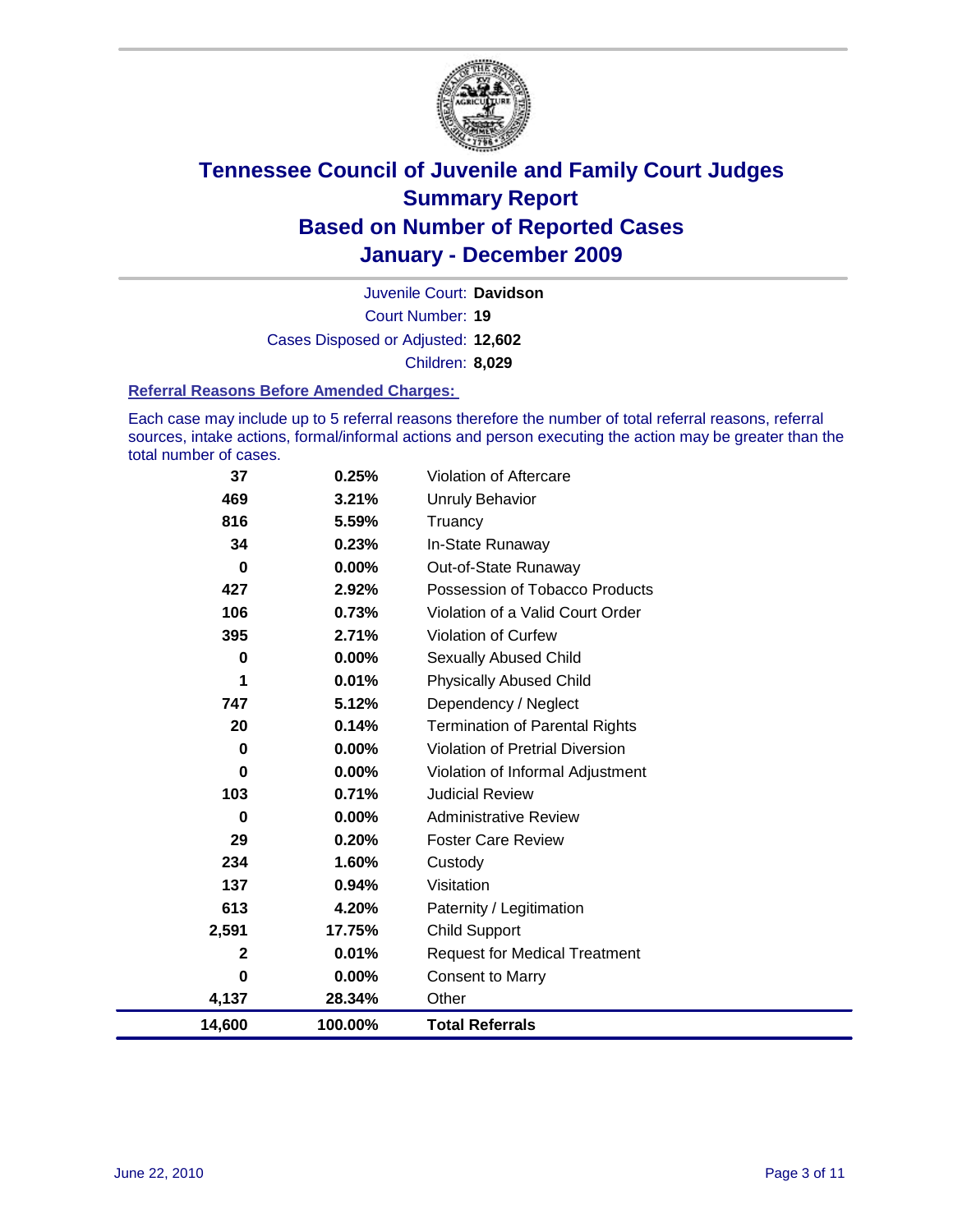

| 14,600                     | 100.00%                            | <b>Total Referral Sources</b>     |  |  |
|----------------------------|------------------------------------|-----------------------------------|--|--|
| 3,938                      | 26.97%                             | Other                             |  |  |
| 2,938                      | 20.12%                             | Unknown                           |  |  |
| 1                          | 0.01%                              | Hospital                          |  |  |
| 303                        | 2.08%                              | Child & Parent                    |  |  |
| 152                        | 1.04%                              | Victim                            |  |  |
| 29                         | 0.20%                              | <b>Other Court</b>                |  |  |
| 7                          | 0.05%                              | Social Agency                     |  |  |
| 1,116                      | 7.64%                              | <b>Court Staff</b>                |  |  |
| 24                         | 0.16%                              | <b>District Attorney's Office</b> |  |  |
| 1                          | 0.01%                              | <b>Other State Department</b>     |  |  |
| 516                        | 3.53%                              | <b>DCS</b>                        |  |  |
| 1                          | 0.01%                              | <b>CSA</b>                        |  |  |
| 1,030                      | 7.05%                              | School                            |  |  |
| 65                         | 0.45%                              | Self                              |  |  |
| 195                        | 1.34%                              | <b>Relatives</b>                  |  |  |
| 197                        | 1.35%                              | Parents                           |  |  |
| 4,087                      | 27.99%                             | Law Enforcement                   |  |  |
| <b>Referral Sources: 1</b> |                                    |                                   |  |  |
|                            |                                    | Children: 8,029                   |  |  |
|                            | Cases Disposed or Adjusted: 12,602 |                                   |  |  |
|                            | <b>Court Number: 19</b>            |                                   |  |  |
| Juvenile Court: Davidson   |                                    |                                   |  |  |
|                            |                                    |                                   |  |  |

### **Age of Child at Referral: 2**

| 8,029 | 100.00% | <b>Total Child Count</b> |
|-------|---------|--------------------------|
| 0     | 0.00%   | <b>Unknown</b>           |
| 155   | 1.93%   | Ages 19 and Over         |
| 1,343 | 16.73%  | Ages 17 through 18       |
| 1,635 | 20.36%  | Ages 15 through 16       |
| 802   | 9.99%   | Ages 13 through 14       |
| 423   | 5.27%   | Ages 11 through 12       |
| 3,671 | 45.72%  | Ages 10 and Under        |
|       |         |                          |

<sup>1</sup> If different than number of Referral Reasons (14600), verify accuracy of your court's data.

<sup>2</sup> One child could be counted in multiple categories, verify accuracy of your court's data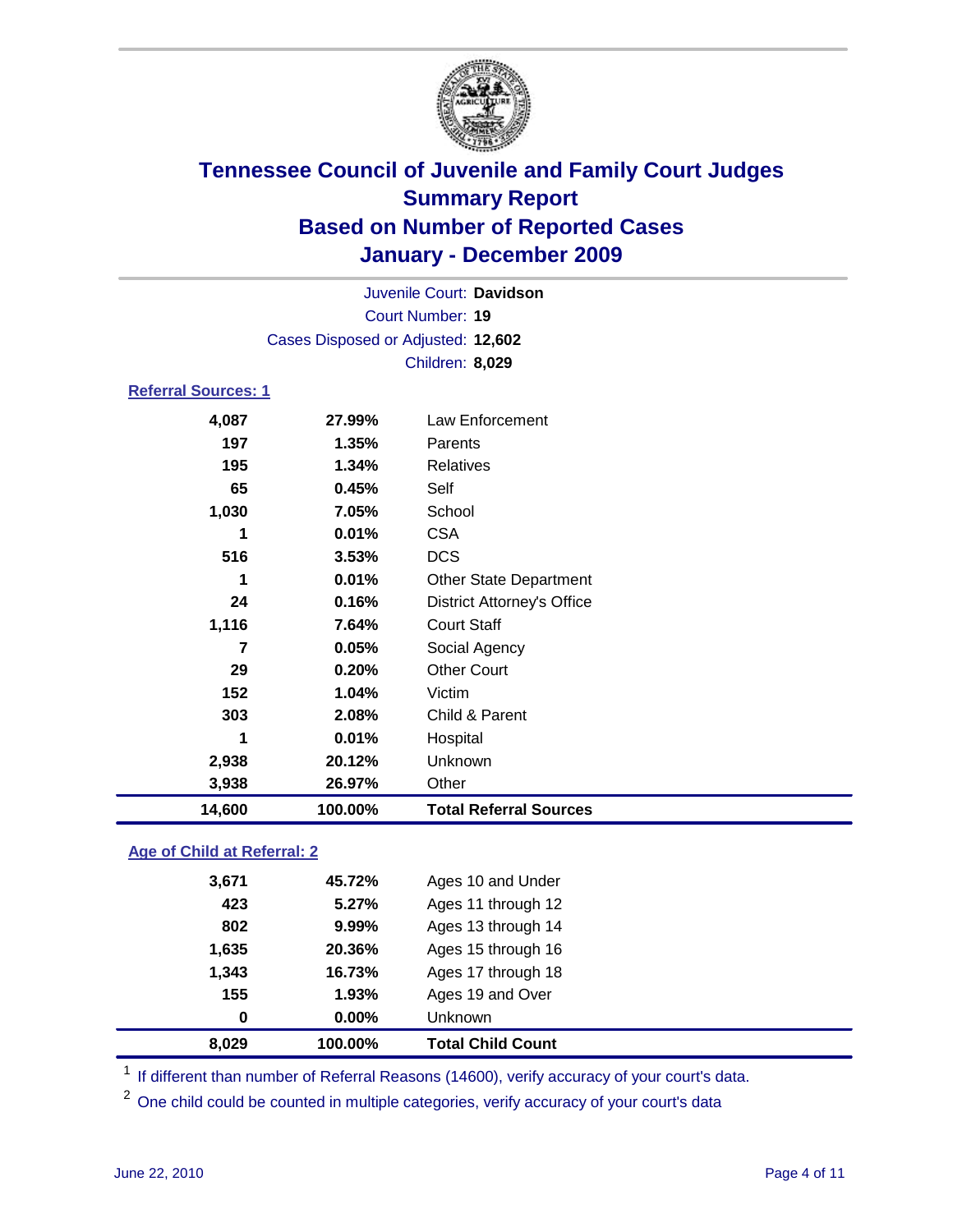

| Juvenile Court: Davidson                |                                    |                          |  |  |
|-----------------------------------------|------------------------------------|--------------------------|--|--|
|                                         | Court Number: 19                   |                          |  |  |
|                                         | Cases Disposed or Adjusted: 12,602 |                          |  |  |
|                                         |                                    | Children: 8,029          |  |  |
| Sex of Child: 1                         |                                    |                          |  |  |
| 4,533                                   | 56.46%                             | Male                     |  |  |
| 3,345                                   | 41.66%                             | Female                   |  |  |
| 151                                     | 1.88%                              | Unknown                  |  |  |
| 8,029                                   | 100.00%                            | <b>Total Child Count</b> |  |  |
| Race of Child: 1                        |                                    |                          |  |  |
| 1,913                                   | 23.83%                             | White                    |  |  |
| 4,250                                   | 52.93%                             | African American         |  |  |
| 7                                       | 0.09%                              | Native American          |  |  |
| 76                                      | 0.95%                              | Asian                    |  |  |
| 207                                     | 2.58%                              | Mixed                    |  |  |
| 1,576                                   | 19.63%                             | Unknown                  |  |  |
| 8,029                                   | 100.00%                            | <b>Total Child Count</b> |  |  |
| <b>Hispanic Origin: 1</b>               |                                    |                          |  |  |
| 208                                     | 2.59%                              | Yes                      |  |  |
| 28                                      | 0.35%                              | <b>No</b>                |  |  |
| 7,793                                   | 97.06%                             | Unknown                  |  |  |
| 8,029                                   | 100.00%                            | <b>Total Child Count</b> |  |  |
| <b>School Enrollment of Children: 1</b> |                                    |                          |  |  |
| 2,954                                   | 36.79%                             | Yes                      |  |  |
| 453                                     | 5.64%                              | <b>No</b>                |  |  |
| 4,622                                   | 57.57%                             | Unknown                  |  |  |
| 8,029                                   | 100.00%                            | <b>Total Child Count</b> |  |  |

<sup>1</sup> One child could be counted in multiple categories, verify accuracy of your court's data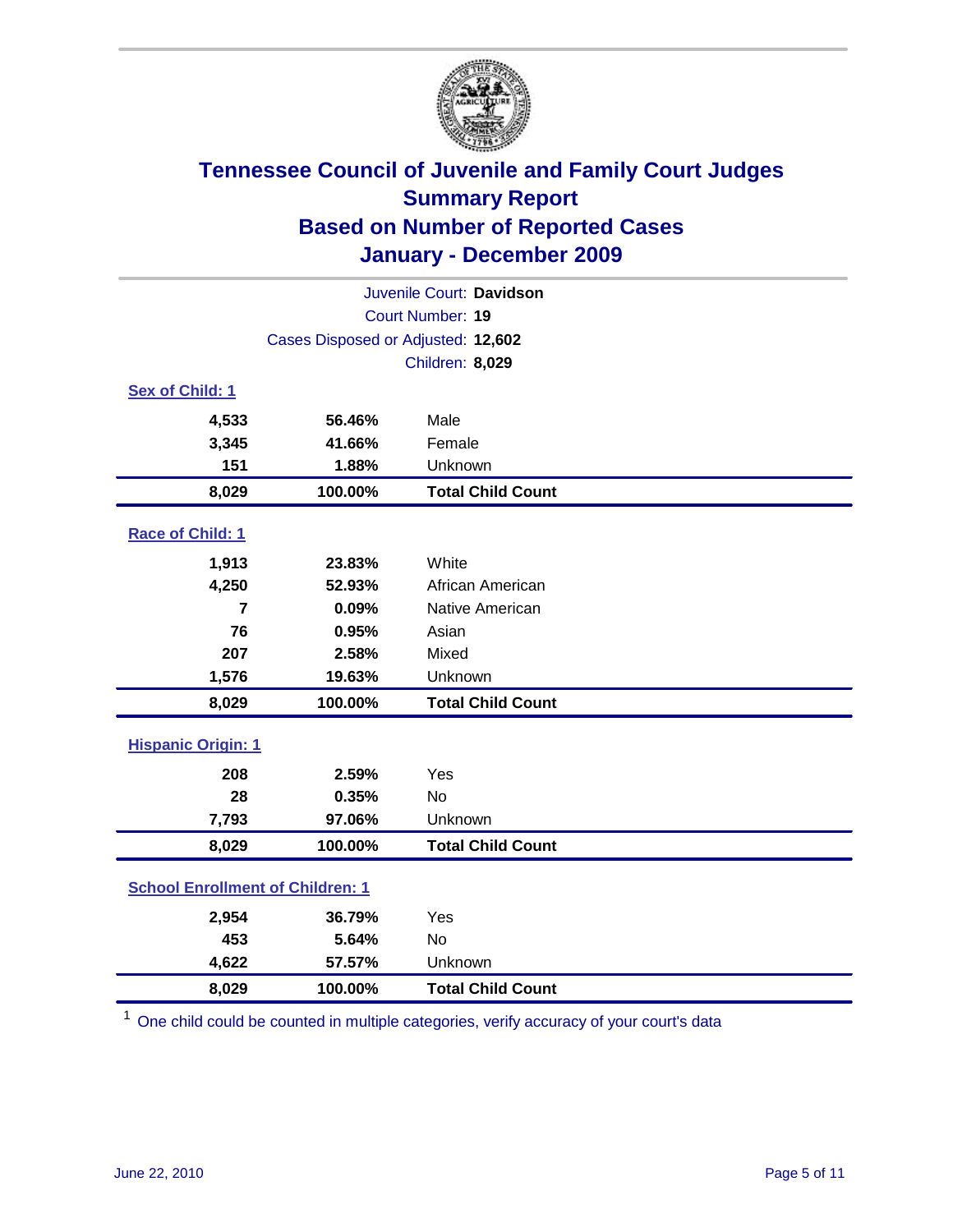

Court Number: **19** Juvenile Court: **Davidson** Cases Disposed or Adjusted: **12,602** Children: **8,029**

### **Living Arrangement of Child at Time of Referral: 1**

| 8,029        | 100.00%  | <b>Total Child Count</b>     |
|--------------|----------|------------------------------|
| 241          | 3.00%    | Other                        |
| 3,474        | 43.27%   | Unknown                      |
| 13           | 0.16%    | Independent                  |
| $\mathbf{2}$ | 0.02%    | In an Institution            |
| 6            | $0.07\%$ | In a Residential Center      |
| 15           | 0.19%    | In a Group Home              |
| 51           | 0.64%    | With Foster Family           |
| 11           | 0.14%    | With Adoptive Parents        |
| 476          | $5.93\%$ | <b>With Relatives</b>        |
| 271          | 3.38%    | With Father                  |
| 2,914        | 36.29%   | <b>With Mother</b>           |
| 94           | 1.17%    | With Mother and Stepfather   |
| 27           | $0.34\%$ | With Father and Stepmother   |
| 434          | 5.41%    | With Both Biological Parents |
|              |          |                              |

### **Type of Detention: 2**

| 12,602 | 100.00%  | <b>Total Detention Count</b> |
|--------|----------|------------------------------|
| 0      | $0.00\%$ | Other                        |
| 12,506 | 99.24%   | Does Not Apply               |
| 0      | $0.00\%$ | Unknown                      |
| 0      | 0.00%    | <b>Psychiatric Hospital</b>  |
| 0      | 0.00%    | Jail - No Separation         |
| 0      | $0.00\%$ | Jail - Partial Separation    |
| 0      | 0.00%    | Jail - Complete Separation   |
| 96     | 0.76%    | Juvenile Detention Facility  |
| 0      | $0.00\%$ | Non-Secure Placement         |
|        |          |                              |

<sup>1</sup> One child could be counted in multiple categories, verify accuracy of your court's data

<sup>2</sup> If different than number of Cases (12602) verify accuracy of your court's data.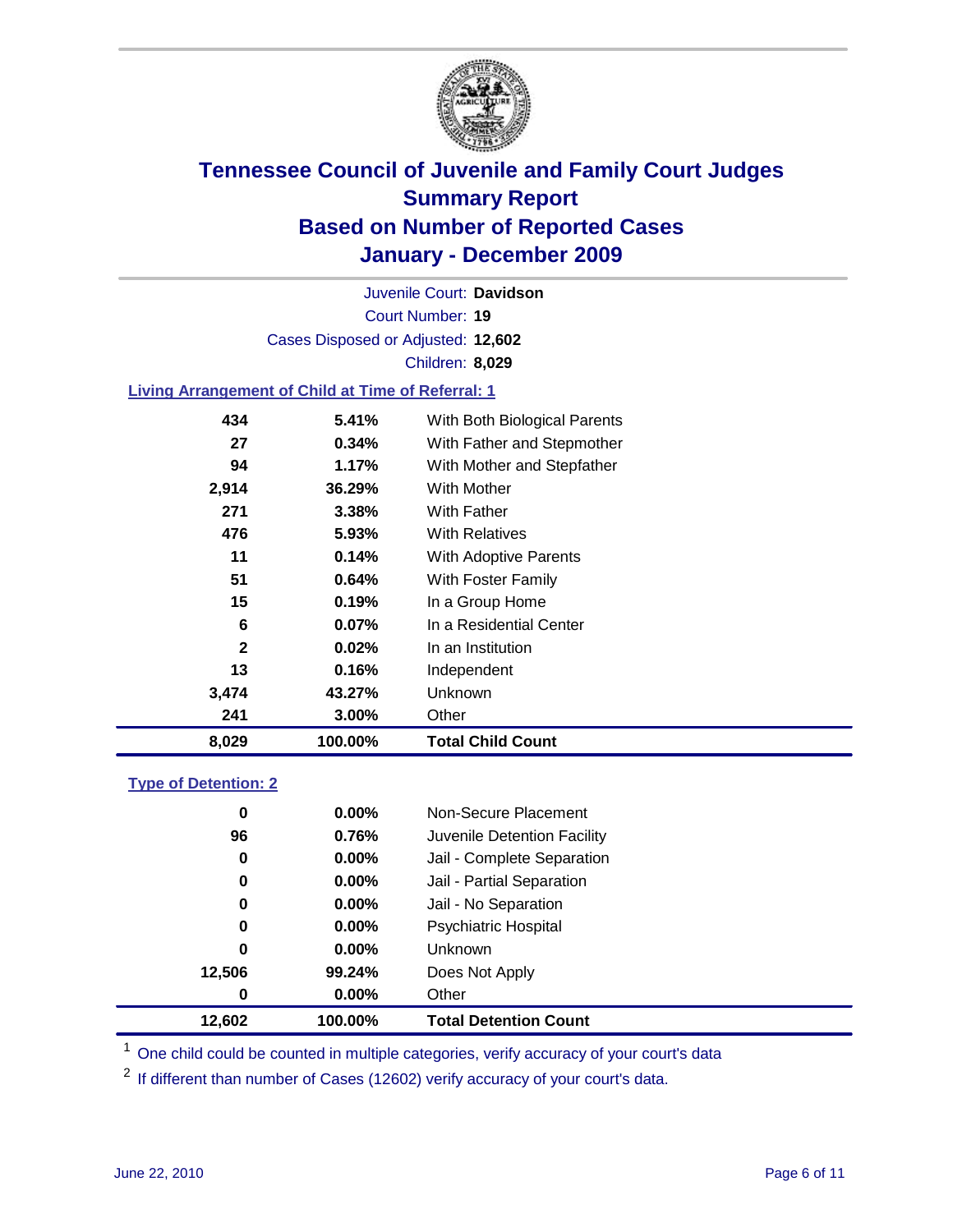

|                                                    | Juvenile Court: Davidson           |                                      |  |  |  |
|----------------------------------------------------|------------------------------------|--------------------------------------|--|--|--|
|                                                    | Court Number: 19                   |                                      |  |  |  |
|                                                    | Cases Disposed or Adjusted: 12,602 |                                      |  |  |  |
|                                                    |                                    | Children: 8,029                      |  |  |  |
| <b>Placement After Secure Detention Hearing: 1</b> |                                    |                                      |  |  |  |
| 61                                                 | 0.48%                              | Returned to Prior Living Arrangement |  |  |  |
| $\bf{0}$                                           | 0.00%                              | Juvenile Detention Facility          |  |  |  |
| 0                                                  | 0.00%                              | Jail                                 |  |  |  |
| 1                                                  | 0.01%                              | Shelter / Group Home                 |  |  |  |
| 0                                                  | 0.00%                              | <b>Foster Family Home</b>            |  |  |  |
| 0                                                  | 0.00%                              | Psychiatric Hospital                 |  |  |  |
| 18                                                 | 0.14%                              | Unknown                              |  |  |  |
| 12,506                                             | 99.24%                             | Does Not Apply                       |  |  |  |
| 16                                                 | 0.13%                              | Other                                |  |  |  |
| 12,602                                             | 100.00%                            | <b>Total Placement Count</b>         |  |  |  |
| <b>Intake Actions: 2</b>                           |                                    |                                      |  |  |  |
|                                                    |                                    |                                      |  |  |  |
| 10,534                                             | 72.15%                             | <b>Petition Filed</b>                |  |  |  |
| 3,932                                              | 26.93%                             | <b>Motion Filed</b>                  |  |  |  |
| $\bf{0}$                                           | 0.00%                              | <b>Citation Processed</b>            |  |  |  |
| 0                                                  | 0.00%                              | Notification of Paternity Processed  |  |  |  |
| $\bf{0}$                                           | 0.00%                              | Scheduling of Judicial Review        |  |  |  |
| $\bf{0}$                                           | 0.00%                              | Scheduling of Administrative Review  |  |  |  |
| 29                                                 | 0.20%                              | Scheduling of Foster Care Review     |  |  |  |
| $\bf{0}$                                           | 0.00%                              | Unknown                              |  |  |  |
| $\bf{0}$                                           | 0.00%                              | Does Not Apply                       |  |  |  |
| 105                                                | 0.72%                              | Other                                |  |  |  |
| 14,600                                             | 100.00%                            | <b>Total Intake Count</b>            |  |  |  |

<sup>1</sup> If different than number of Cases (12602) verify accuracy of your court's data.

<sup>2</sup> If different than number of Referral Reasons (14600), verify accuracy of your court's data.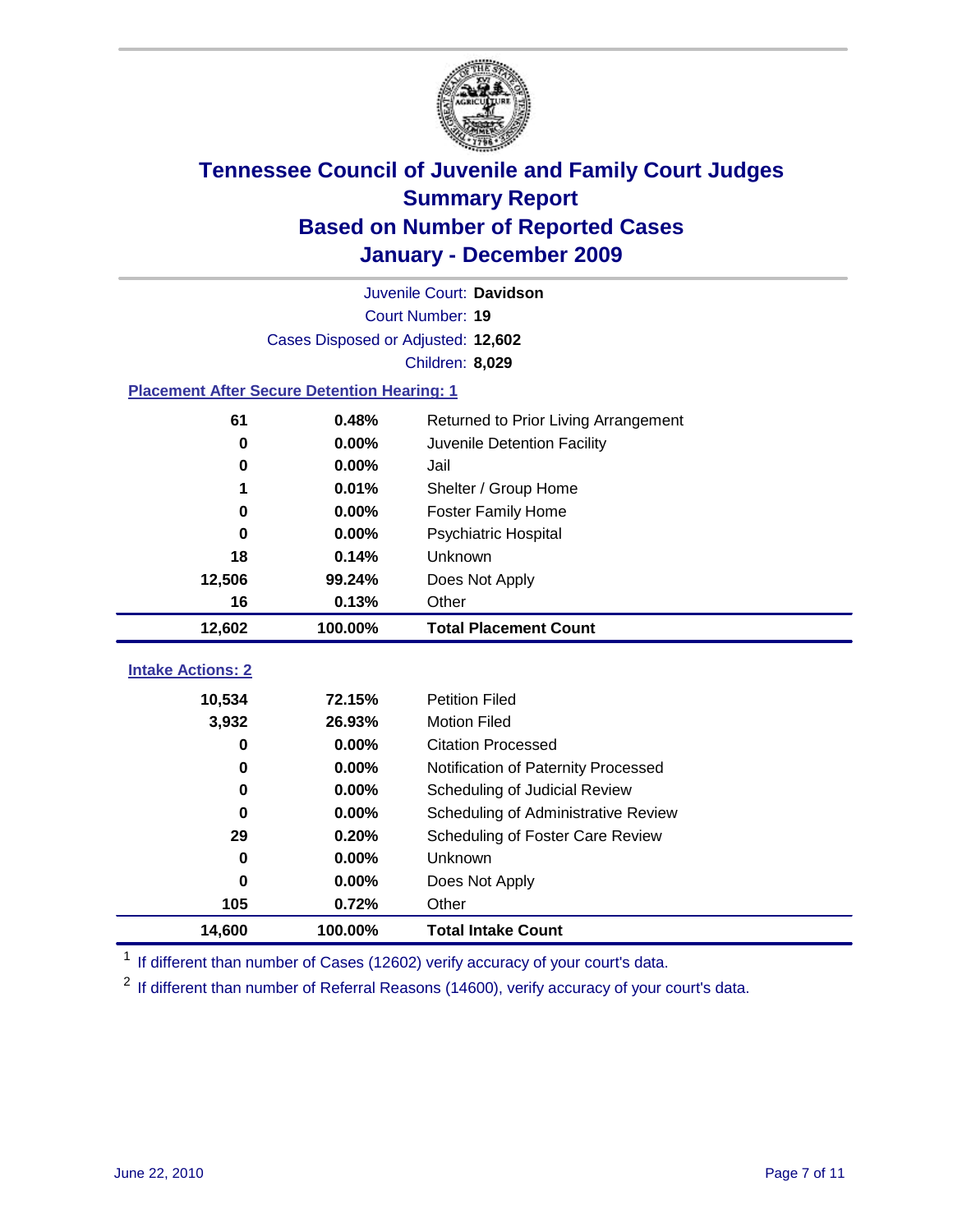

Court Number: **19** Juvenile Court: **Davidson** Cases Disposed or Adjusted: **12,602** Children: **8,029**

### **Last Grade Completed by Child: 1**

| 275                                     | 3.43%   | Too Young for School         |  |
|-----------------------------------------|---------|------------------------------|--|
| 18                                      | 0.22%   | Preschool                    |  |
| 58                                      | 0.72%   | Kindergarten                 |  |
| 51                                      | 0.64%   | 1st Grade                    |  |
| 40                                      | 0.50%   | 2nd Grade                    |  |
| 39                                      | 0.49%   | 3rd Grade                    |  |
| 55                                      | 0.69%   | 4th Grade                    |  |
| 103                                     | 1.28%   | 5th Grade                    |  |
| 140                                     | 1.74%   | 6th Grade                    |  |
| 217                                     | 2.70%   | 7th Grade                    |  |
| 534                                     | 6.65%   | 8th Grade                    |  |
| 600                                     | 7.47%   | 9th Grade                    |  |
| 473                                     | 5.89%   | 10th Grade                   |  |
| 301                                     | 3.75%   | 11th Grade                   |  |
| 38                                      | 0.47%   | 12th Grade                   |  |
| 1                                       | 0.01%   | Non-Graded Special Ed        |  |
| 16                                      | 0.20%   | <b>GED</b>                   |  |
| 15                                      | 0.19%   | Graduated                    |  |
| 74                                      | 0.92%   | <b>Never Attended School</b> |  |
| 4,976                                   | 61.98%  | Unknown                      |  |
| 5                                       | 0.06%   | Other                        |  |
| 8,029                                   | 100.00% | <b>Total Child Count</b>     |  |
| <b>Enrolled in Special Education: 1</b> |         |                              |  |

 $1$  One child could be counted in multiple categories, verify accuracy of your court's data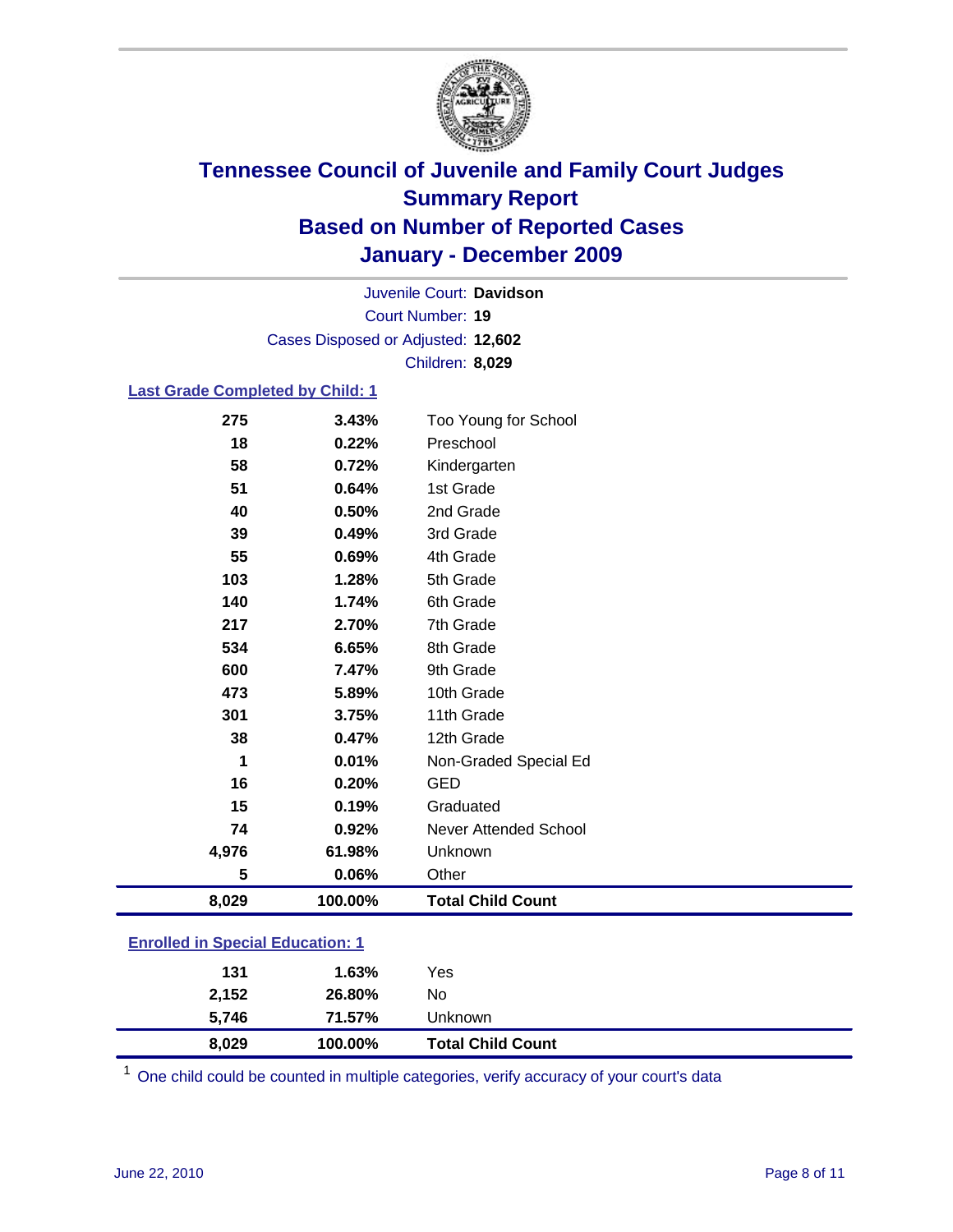

| Juvenile Court: Davidson     |                                    |                           |  |  |
|------------------------------|------------------------------------|---------------------------|--|--|
|                              | Court Number: 19                   |                           |  |  |
|                              | Cases Disposed or Adjusted: 12,602 |                           |  |  |
|                              | <b>Children: 8,029</b>             |                           |  |  |
| <b>Action Executed By: 1</b> |                                    |                           |  |  |
| 1,054                        | 7.22%                              | Judge                     |  |  |
| 13,542                       | 92.75%                             | Referee                   |  |  |
| 0                            | $0.00\%$                           | <b>YSO</b>                |  |  |
| 4                            | 0.03%                              | Other                     |  |  |
| 0                            | 0.00%                              | Unknown                   |  |  |
| 14,600                       | 100.00%                            | <b>Total Action Count</b> |  |  |

### **Formal / Informal Actions: 1**

| 1,467        | 10.05%   | Dismissed                                        |
|--------------|----------|--------------------------------------------------|
| 1,553        | 10.64%   | Retired / Nolle Prosequi                         |
| 1,834        | 12.56%   | <b>Complaint Substantiated Delinquent</b>        |
| 2,067        | 14.16%   | <b>Complaint Substantiated Status Offender</b>   |
| 315          | 2.16%    | <b>Complaint Substantiated Dependent/Neglect</b> |
| 10           | 0.07%    | <b>Complaint Substantiated Abused</b>            |
| $\mathbf{2}$ | 0.01%    | <b>Complaint Substantiated Mentally III</b>      |
| 9            | $0.06\%$ | Informal Adjustment                              |
| 150          | $1.03\%$ | <b>Pretrial Diversion</b>                        |
| 55           | 0.38%    | <b>Transfer to Adult Court Hearing</b>           |
| 0            | $0.00\%$ | Charges Cleared by Transfer to Adult Court       |
| 4,858        | 33.27%   | Special Proceeding                               |
| 4            | 0.03%    | <b>Review Concluded</b>                          |
| 7            | 0.05%    | Case Held Open                                   |
| 2,269        | 15.54%   | Other                                            |
| 0            | $0.00\%$ | Unknown                                          |
| 14,600       | 100.00%  | <b>Total Action Count</b>                        |

<sup>1</sup> If different than number of Referral Reasons (14600), verify accuracy of your court's data.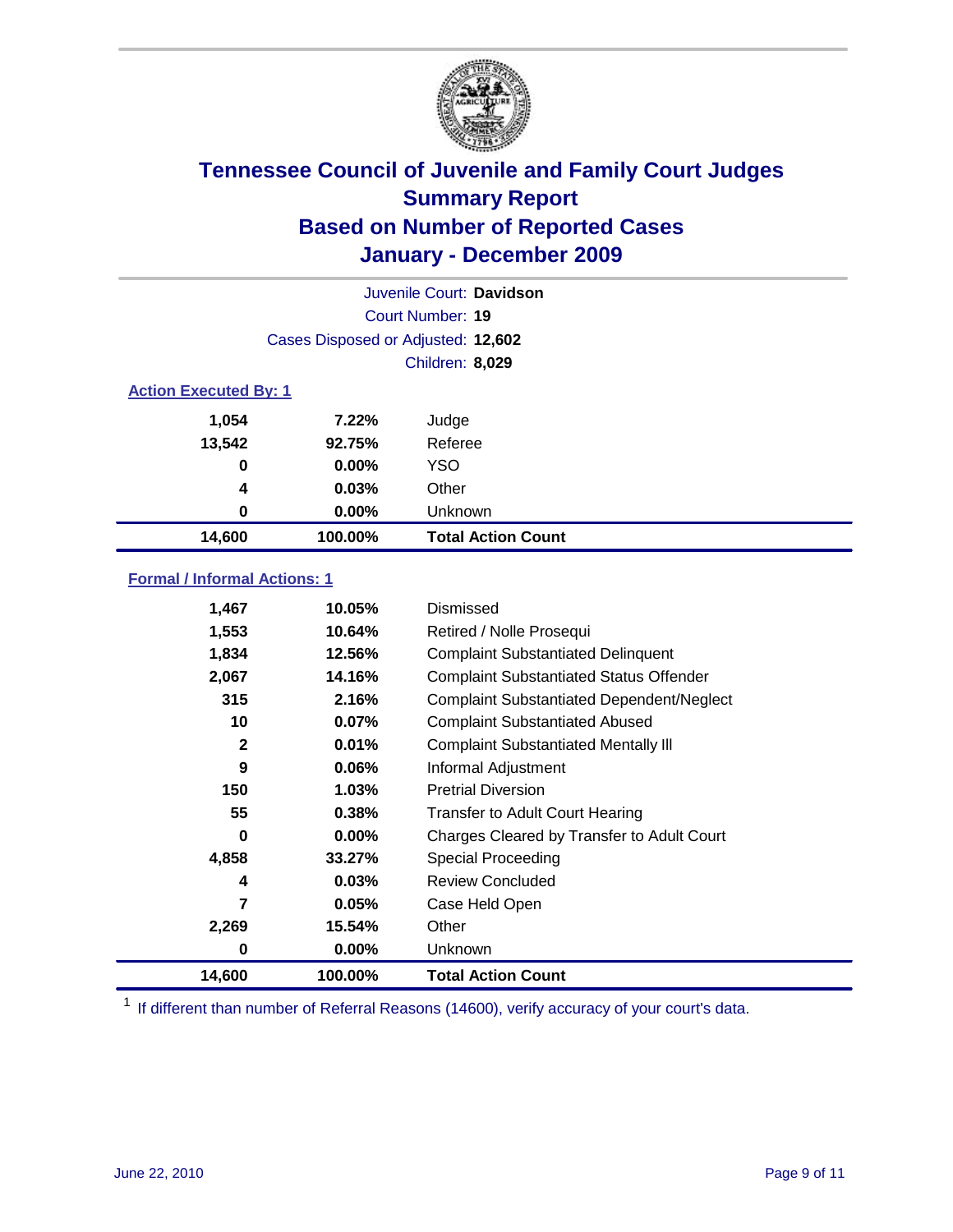

|                       |                                    | Juvenile Court: Davidson                              |
|-----------------------|------------------------------------|-------------------------------------------------------|
|                       |                                    | Court Number: 19                                      |
|                       | Cases Disposed or Adjusted: 12,602 |                                                       |
|                       |                                    | Children: 8,029                                       |
| <b>Case Outcomes:</b> |                                    | There can be multiple outcomes for one child or case. |
| 1,463                 | 9.49%                              | <b>Case Dismissed</b>                                 |
| 1,603                 | 10.39%                             | Case Retired or Nolle Prosequi                        |
| 0                     | 0.00%                              | Warned / Counseled                                    |
| 0                     | 0.00%                              | <b>Held Open For Review</b>                           |
| 0                     | 0.00%                              | Supervision / Probation to Juvenile Court             |
| 0                     | 0.00%                              | <b>Probation to Parents</b>                           |
| 0                     | 0.00%                              | Referral to Another Entity for Supervision / Service  |
| 205                   | 1.33%                              | Referred for Mental Health Counseling                 |
| 162                   | 1.05%                              | Referred for Alcohol and Drug Counseling              |
| 0                     | 0.00%                              | <b>Referred to Alternative School</b>                 |
| 0                     | 0.00%                              | Referred to Private Child Agency                      |
| 6                     | 0.04%                              | Referred to Defensive Driving School                  |
| 34                    | 0.22%                              | Referred to Alcohol Safety School                     |
| 0                     | 0.00%                              | Referred to Juvenile Court Education-Based Program    |
| 0                     | 0.00%                              | Driver's License Held Informally                      |
| 0                     | 0.00%                              | <b>Voluntary Placement with DMHMR</b>                 |
| 0                     | 0.00%                              | <b>Private Mental Health Placement</b>                |
| 0                     | 0.00%                              | <b>Private MR Placement</b>                           |
| 0                     | 0.00%                              | Placement with City/County Agency/Facility            |
| 6                     | 0.04%                              | Placement with Relative / Other Individual            |
| 598                   | 3.88%                              | Fine                                                  |
| 805                   | 5.22%                              | <b>Public Service</b>                                 |
| 104                   | 0.67%                              | Restitution                                           |
| 0                     | 0.00%                              | <b>Runaway Returned</b>                               |
| 0                     | 0.00%                              | No Contact Order                                      |
| 359                   | 2.33%                              | Injunction Other than No Contact Order                |
| 0                     | 0.00%                              | <b>House Arrest</b>                                   |
| 0                     | 0.00%                              | <b>Court Defined Curfew</b>                           |
| 9                     | 0.06%                              | Dismissed from Informal Adjustment                    |
| 115                   | 0.75%                              | <b>Dismissed from Pretrial Diversion</b>              |
| 0                     | 0.00%                              | <b>Released from Probation</b>                        |
| 39                    | 0.25%                              | <b>Transferred to Adult Court</b>                     |
| 0                     | $0.00\%$                           | <b>DMHMR Involuntary Commitment</b>                   |